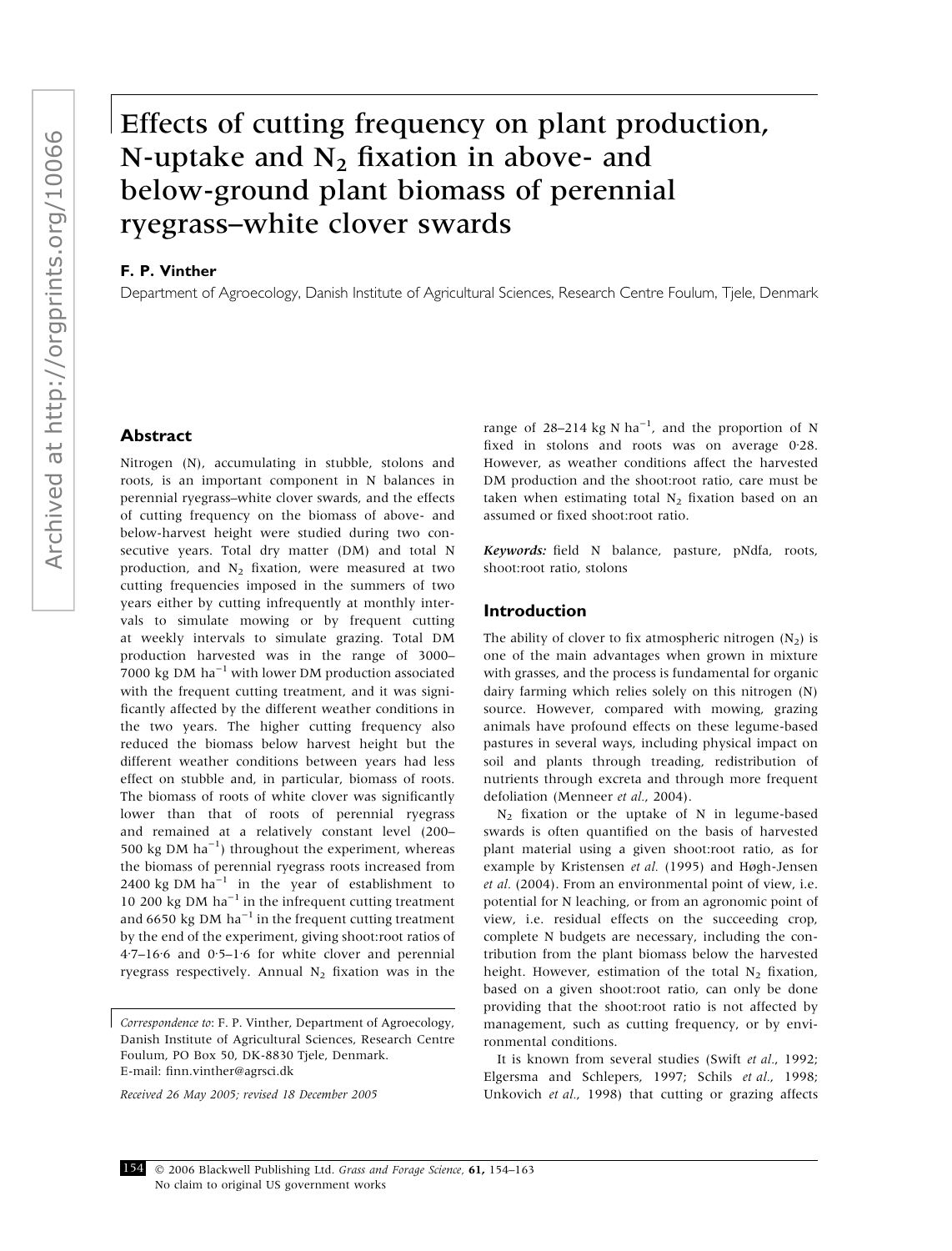the amount of harvested biomass as well as the proportion of clover in grass–clover swards, and thereby also  $N_2$  fixation. The distribution of biomass between harvested biomass and plant biomass below the harvested height, or between shoots and roots of clover and grass or grass-clover mixtures, has also been studied in pot and greenhouse experiments (Hakala et al., 2005; Sturite et al., 2005; Vinther, 2005) and in the field (Nassiri and Elgersma, 2002; Elgersma and Schlepers, 2005; Loges and Taube, 2005). However, not much is known about how cutting frequency or grazing affects the biomass of stubble and roots, and the shoot: root ratio.

The objective of this study was to investigate how cutting frequency under field conditions affects dry matter (DM) production, N uptake and  $N_2$  fixation, with special focus on the plant biomass below harvest height, i.e. stubble, stolons and roots. Focusing on the plant biomass, parts of the study have in a summarized form been published together with results from greenhouse experiments, where effects of cutting on aboveand below-ground biomass of two clover species were studied (Vinther, 2005). The present paper gives the full details of the field experiment.

## Materials and methods

## Establishment of sward

The field experiment was located at the Danish Institute of Agricultural Sciences, Research Centre Foulum, in the central part of Jutland, Denmark (9°34'E, 56°29'N). The soil is a sandy loam and is classified as a Typic Hapludult with 7–8% clay and 2–3% total carbon (C). The study was carried out during the growing seasons of 2002 and 2003 on a perennial ryegrass (Lolium perenne L.) and white clover (Trifolium repens L.) sward which was established in 2001 by undersowing the perennial ryegrass and white clover in spring barley (Hordeum vulgare L.) sown on 9 April. On 15 April 2001, triplicate plots (4 m  $\times$  2 m) were labelled with <sup>15</sup>N [10 atm.%  $(NH_4)_2SO_4$ ] in amounts corresponding to 1 g N m<sup>-2</sup>, as described by Vinther and Jensen (2000), where  $^{15}$ N was applied together with glucose as an immobilizing C source (8 g C m<sup>-2</sup>) allowing <sup>15</sup>N to be incorporated in the soil microbial biomass. At the end of autumn 2001 (5 November), the plant material was harvested and stubble and root samples were taken in triplicate. The plant material was harvested by cutting the central area of the plots  $(1 \text{ m}^2)$  to a height of c. 5 cm above the soil surface. Stubble and roots were sampled from each of the <sup>15</sup>N-labelled plots, where a steel cylinder (diameter 20 cm and height 20 cm) was inserted into the soil, removed and brought to the laboratory, and the plant material separated into perennial ryegrass stubble,

white clover stubble including stolons, perennial ryegrass roots and white clover roots. Briefly, after cutting and separation of the above-harvest parts, the separation of white clover and perennial ryegrass roots was attempted by leaving the stubble as 'handgrip' and then gently separating the perennial ryegrass and white clover roots while rinsing off the soil with a shower. The proportion of roots, which could not be accounted for, was divided into white clover and perennial ryegrass roots using the white clover:perennial ryegrass ratio of the accounted-for root material. The proportion of unidentified roots varied between samples from  $0.07$  to 0.45 of the root biomass and was, as such, a significant source of uncertainty.

## **Treatments**

After a first cut in late May 2002, each of the three  $4 \text{ m} \times 2 \text{ m}$  plots was split into two halves, each measuring  $2 \text{ m} \times 2 \text{ m}$ . One half was mowed, i.e. was cut three times in 2002 and four times in 2003 at approximately monthly intervals (infrequent cutting treatment), and the other half, simulating grazing, was cut seven times in 2002 and twelve times in 2003 at 8–14 d intervals (infrequent cutting treatment). Below-harvest height samples were taken four times during that period and treated as described above.

## Determination of  $N_2$  fixation

Symbiotic  $N_2$  fixation was determined using the  $15N$ isotope dilution method (McAuliffe et al., 1958; Fried and Middelboe, 1977). All the harvested or sampled plant material was, after separation into white clover and perennial ryegrass components, dried at 80°C overnight and weighed for determination of DM production. The dried material was then pulverized in a ball-mill for analysis of total N and  $15$ N. The concentrations of total N and  $15N$  were determined on a N-analyser coupled online to an isotope ratio mass spectrometer (Carlo Erba, Finnigan MAT; Carla Erba, Milan, Italy) as described by Jensen (1991). The proportion of N derived from the atmosphere (pNdfa) and  $N_2$  fixation was calculated as described by Vinther and Jensen (2000), where the natural  $15N$  abundance of the soil was determined to be 0.3663 atm. $%$ <sup>15</sup>N and the perennial ryegrass growing in mixture with the white clover was used as the reference plant:

pNdfa = 
$$
\frac{1 - atm.\%^{15}N \ excess(white \text{ clover})}{atm.\%^{15}N \ excess(perennial \,ryegrass)}
$$

where atm.% <sup>15</sup>N excess = atm.% <sup>15</sup>N(white clover or perennial ryegrass) – 0.3663. The amount of  $N_2$  fixed was then calculated as white clover  $DM \times N$  concentration  $\times$  pNdfa/100.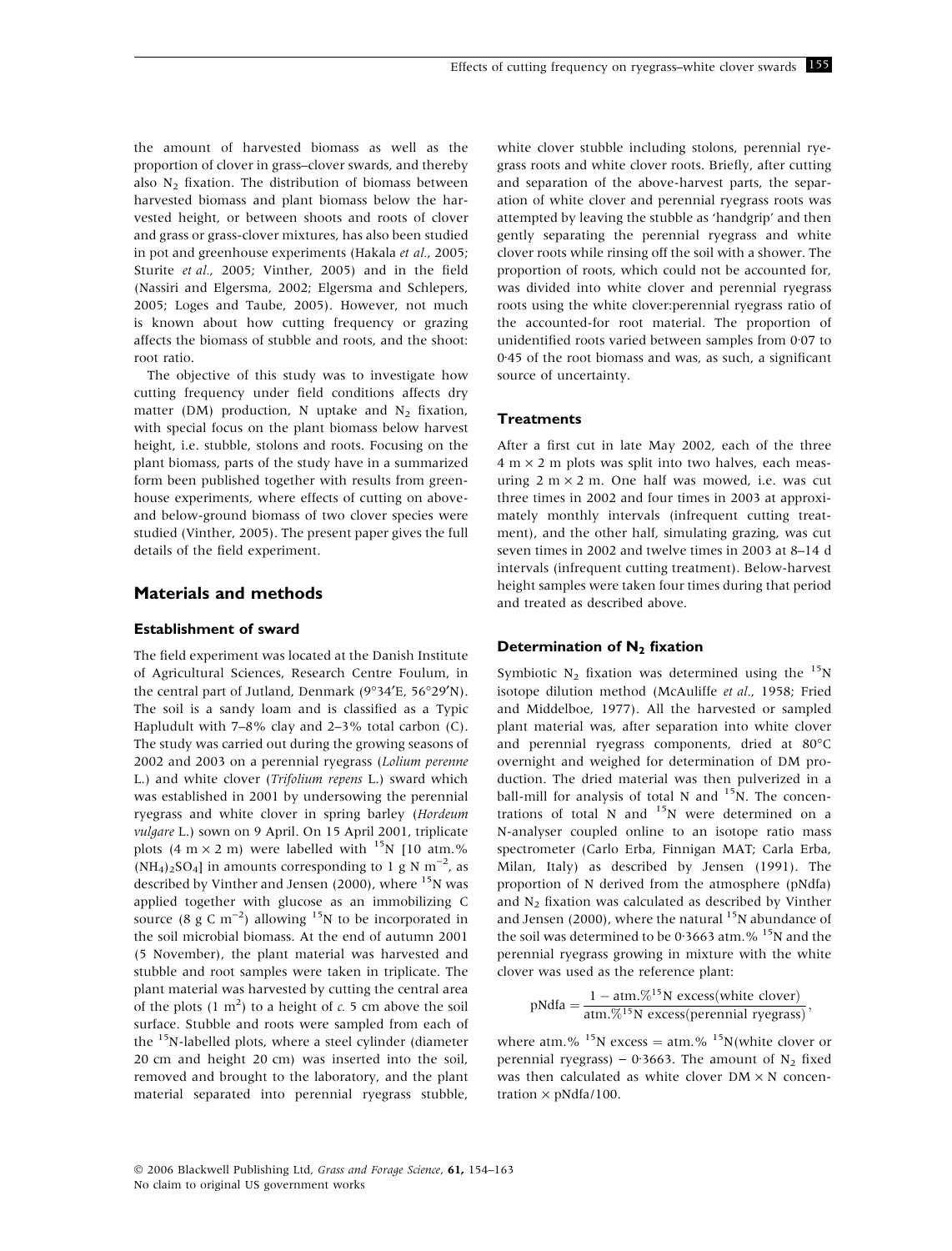#### Data analysis

The results in the figures and tables are presented as arithmetic mean  $(n = 3)$  with the standard error of mean (s.e.m.). Analysis of variance was carried out using the GLM procedure in SAS (SAS Institute Inc., 1989), which was used to estimate least significant differences at the  $P < 0.05$  significance level.

## **Results**

#### Dry-matter production

In the year of establishment (2001) the total cumulated harvested biomass (s.e.m.), i.e. white clover plus perennial ryegrass, was 1 170 (120) kg DM ha<sup>-1</sup> (Figure 1a). After initiation of the cutting experiment on 2 July 2002, the DM production of the infrequent and frequent cutting treatments gave a total cumulated yield of 7000 (350) and 5700 (380) kg DM  $ha^{-1}$ respectively (Figure 1a). The weather conditions in 2003 were very different from those of 2002. Average daily mean temperatures from February to April were 5.8°C in 2002 and  $2.2$ °C in 2003, and precipitation during the summer months (June–August) was 100 mm lower in 2003 (272 mm) than in 2002 (172 mm). The cold spring and dry summer in 2003 was probably the reason for the considerably lower DM production than in 2002, with no significant difference between infrequent and frequent cutting treatments, resulting in total cumulated yields of 3240 (550) and 2970 (310) kg DM  $ha^{-1}$  respectively.

The proportion of white clover was about  $0.40$  of the total DM in the year of establishment, and decreased to about  $0.30$  at the first cut in May 2002 (Figure 1b). During the growing season of 2002 the proportion of white clover increased to about  $0.70$  followed by a decrease to  $0.23-0.32$  with no significant difference between infrequent and frequent cutting treatments. During most of the growing season of 2003 the proportion of white clover was significantly lower  $(P < 0.001)$  in the infrequent than in the frequent cutting treatment but the difference slowly disappeared towards the end of the season (Figure 1b).

The biomasses of stubble and stolons were rather variable ranging from 400 kg DM  $ha^{-1}$  of white clover in the year of establishment to 1900 kg DM  $ha^{-1}$  of perennial ryegrass at the end of 2002, and there was no difference between infrequent and frequent cutting treatments, except for November 2003 when the biomass of stubble of perennial ryegrass was significantly  $(P = 0.03)$  lower on the frequent cutting treatment than the infrequent cutting treatment (Figure 1c). The biomass of white clover roots was significantly lower than that of perennial ryegrass roots, and

remained relatively low (200–500 kg DM  $ha^{-1}$ ) during the entire period (Figure 1d). The biomass of perennial ryegrass roots increased from 2400 kg DM  $ha^{-1}$  in the year of establishment to 10 200 kg DM  $ha^{-1}$  in the infrequent cutting treatment and 6650 kg DM  $ha^{-1}$  in the frequent cutting treatment at the last sampling date in November 2003 (Figure 1d). There was no difference between infrequent and frequent cutting treatments on the biomasses of stubble and stolons, except in November 2003, when the biomass of perennial ryegrass roots was lower in the frequent cutting treatment than in the infrequent cutting treatment. The total biomasses of DM below harvest height, i.e. stubble and roots of perennial ryegrass plus stubble and roots of white clover, at the end of the growing season, were 9160 (2180) kg DM ha<sup>-1</sup> and 7390 (1680) kg DM ha<sup>-1</sup> on the infrequent and frequent cutting treatments, respectively, in 2002. In 2003, the biomasses of DM below harvest height were 12 170 (2700) kg DM  $ha^{-1}$ and 7890 (1930) kg DM  $ha^{-1}$  in the infrequent and frequent cutting treatments respectively. Thus, despite a considerably lower DM production in 2003 than in 2002, the biomass below harvest height remained at the same level in the two years, or even tended to increase between 2002 and 2003.

The time course of changes in stubble and root biomass is illustrated in Figure 2. For the sake of simplicity, average values between infrequent and frequent cutting treatments are presented showing that the maximum biomass of DM of white clover stubble (stolons) and roots was already reached at the end of the establishment year in 2001. The biomass of DM of perennial ryegrass stubble and roots continued to increase until the end of the experiment in the second production year of 2003. The increase in biomass of DM was primarily due to the increase in the biomass of DM of roots.

#### $N_2$  fixation and field N balances

Concentrations of N in harvested biomass, in stubble, stolons and in roots are shown in Figure 3. In the harvested biomass of white clover the concentration of N varied from 33 to 58 g  $\text{kg}^{-1}$  DM, and in the perennial ryegrass from 22 to 43 g  $kg^{-1}$  DM, and was, on average, 45 and 32 g  $kg^{-1}$  DM in white clover and perennial ryegrass respectively (Figure 3a). The concentration of N in the harvested biomass was, on average, during the two years significantly lower in the infrequent than in the frequent cutting treatment for both white clover  $(P = 0.03)$  and perennial ryegrass  $(P = 0.02)$ . In stubble and roots the variation in concentration of N between treatments and harvest dates was relatively small (Figure 3b), and the mean concentrations of N of treatments and harvest dates for stubble and stolons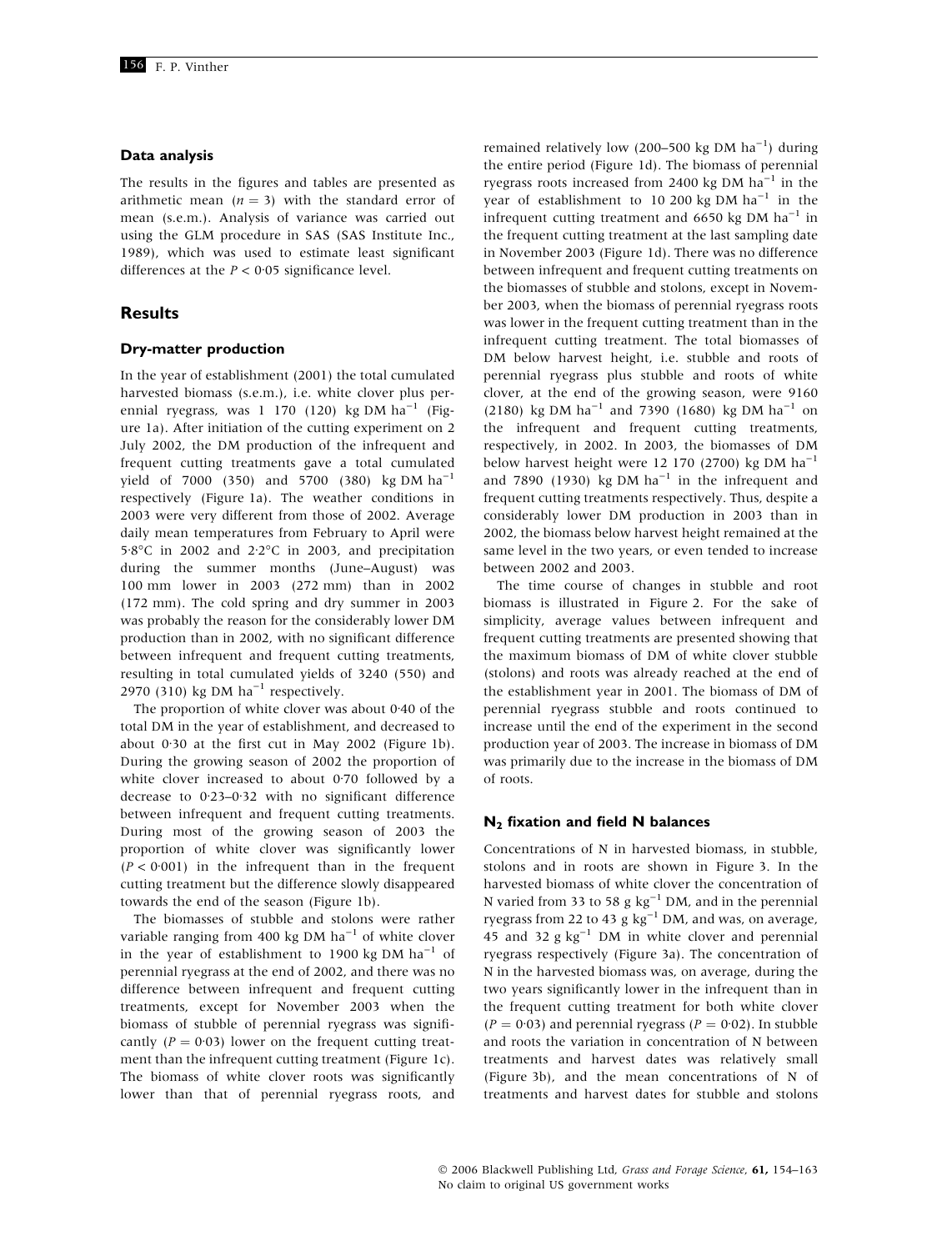

Figure I (a) Cumulated biomass of dry matter (DM), (b) harvested proportion of white clover in the harvested biomass. (c) biomass of DM of stubble and stolons and (d) biomass of DM of roots during the period from December 2001 to November 2003. In (c) and (d) dates are given as month and year. Grey symbols represent the infrequent cutting treatment and white symbols the frequent cutting treatment. Open and hatched bars represent white clover and perennial ryegrass respectively. Error bars are standard errors of the mean  $(n = 3)$ .

were 31 g  $\text{kg}^{-1}$  DM in white clover and 20 g  $\text{kg}^{-1}$  DM in the perennial ryegrass stubble, and in white clover and perennial ryegrass roots  $25 g kg^{-1}$  DM and 17  $g kg^{-1}$  DM respectively (Figure 3c), and there was no significant difference between the infrequent- and the frequent-cutting treatments.

The pNdfa in the biomass of harvested white clover decreased during the experiment from 0.96 in 2001 to 0.74 and 0.60 at the last measuring date in 2003 in the infrequent- and frequent-cutting treatments respectively (Figure 4a). The pNdfa values were significantly lower ( $P < 0.01$ ) in the frequent-cutting treatment than in the infrequent cutting treatment. The pNdfa values

in the harvested biomass were slightly higher than in stubble and stolons (Figure 4b), and pNdfa values in roots (Figure 4c) were slightly lower than in stubble and stolons but with no significant differences between treatments.

The annual  $N_2$  fixation in the harvested biomass and in the total biomass, the latter including stubble, stolons and roots, is shown in Table 1. As a consequence of the relatively cold spring and dry summer in 2003, resulting in a low DM production of white clover, and the biased  $N_2$  fixation caused by recycling of fixed N as discussed later, N<sub>2</sub> fixation was significantly lower in 2003 than in 2002. The fixation in 2002 was 131-171 kg N  $ha^{-1}$  in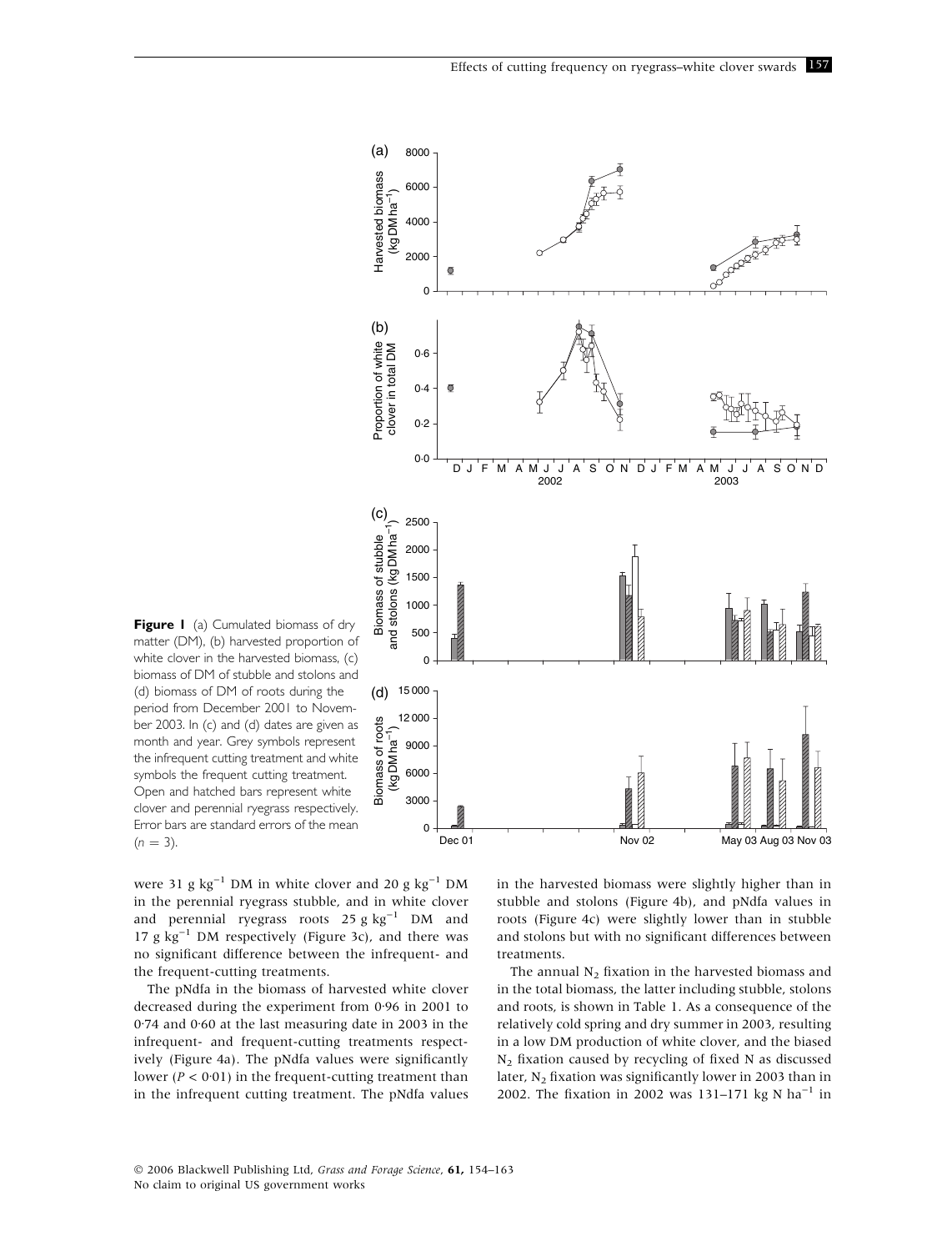

Figure 2 Time course of the biomass of dry matter (DM) below harvest height of white clover (closed symbols) and perennial ryegrass (open symbols) during the experiment from establishment (2001) until the end of the experiment (2003). Error bars are standard errors of the mean ( $n = 3$ ).

the harvested biomass and  $169-214$  kg N ha<sup>-1</sup> in the total biomass, and in 2003 only 15-27 and 28-38 kg N ha<sup>-1</sup> respectively (Table 1).

Due to the climatic conditions and recycling of fixed N, the amount of N removed with the harvested biomass in 2003 was less than half of the amount removed in 2002, both in the frequent and in the frequent cutting treatments (Table 1). In all three years and in both treatments there was a negative field N balance, i.e. more N was removed with the harvested biomass than added through  $N_2$  fixation, when only including  $N_2$  fixation in the harvested biomass. By including the amount of N fixed in stolons and roots, the field N balances were less negative (Table 1).

#### Proportions in stubble and roots

The DM biomass below harvest height, and total N and fixed N, as a proportion of that in harvested DM, which were measured in the stubble and roots  $(P_{\text{stubble+roots}})$ , are shown in Table 2. Table 2 also includes data derived from Eriksen et al. (2004), where N<sub>2</sub> fixation was measured in perennial ryegrass/white clover swards of



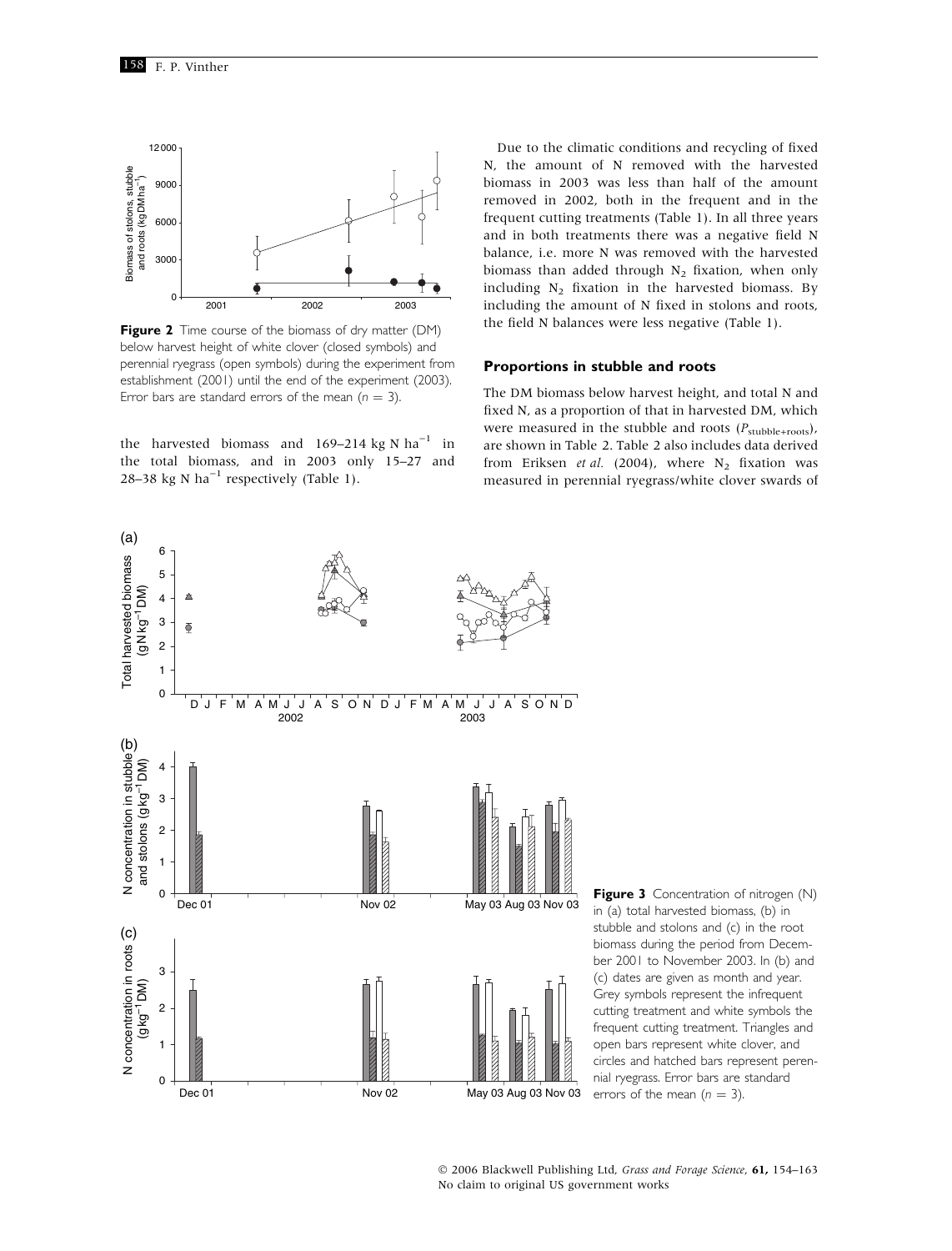

Figure 4 Proportion of N derived from the atmosphere (pNdfa) in (a) the harvested clover biomass, (b) in white clover stubble and stolons and (c) in white clover roots during the period from December 2001 to November 2003. In (b) and (c) dates are given as month and year. Grey symbols represent the infrequent cutting treatment and white symbols the frequent cutting treatment, and error bars are standard errors of the mean  $(n = 3)$ .

different age using a procedure similar to that used in the present study. Total amounts, i.e. harvested plus below-harvest height biomass, can be calculated from the data in Table 2 as the harvested amount  $\times$  $(1 + P_{\text{stubble+roots}})$ . The  $P_{\text{stubble+roots}}$  for white clover DM ranged from  $0.4$  to 1.4, whereas for perennial ryegrass  $P_{\text{stable+roots}}$  was in the range 1·1–4·2, showing that perennial ryegrass had a considerably larger belowharvest harvest biomass relative to white clover. For total N, the  $P_{\text{subble+roots}}$  ranged between 0.3 and 1.0 in white clover, and between  $0.6$  and  $1.7$  in perennial ryegrass, and, for  $N_2$  fixation,  $P_{\text{stable+roots}}$  was in the range 0.26–0.88. There was no difference in  $P_{\text{stable+roots}}$ between cutting treatments.

The ratios between shoot and root biomass, where shoot includes stubble and stolons, showed significant differences between white clover and perennial ryegrass (Table 2). The shoot:root ratios of white clover were in the range  $4\cdot7-16\cdot6$  with an average of  $8\cdot7$ , whereas the range for perennial ryegrass was  $0.5-1.6$ with an average of  $0.9$ . This shows that less than onetenth of the above-ground biomass of white clover could be found in roots, whereas up to twice the aboveground biomass of perennial ryegrass may be found in the roots in the low-productive year of 2003.

#### **Discussion**

The weather conditions were quite different between the two years of the experiment, which had a significant influence on both DM production and  $N<sub>2</sub>$  fixation in the harvested biomass as well in stubble and roots, and, consequently, also on the distribution between the harvested and below-harvest height biomasses. Due to the variation in weather conditions, it is difficult to draw general conclusions concerning the direct effects of cutting frequency on harvested DM production. However, in the 'normal' year of 2002, frequent cutting, to simulate grazing, reduced the harvested DM biomass by  $0.20$  compared with infrequent cutting to simulate mowing. This is in agreement with earlier findings by Swift et al. (1992), who in a study with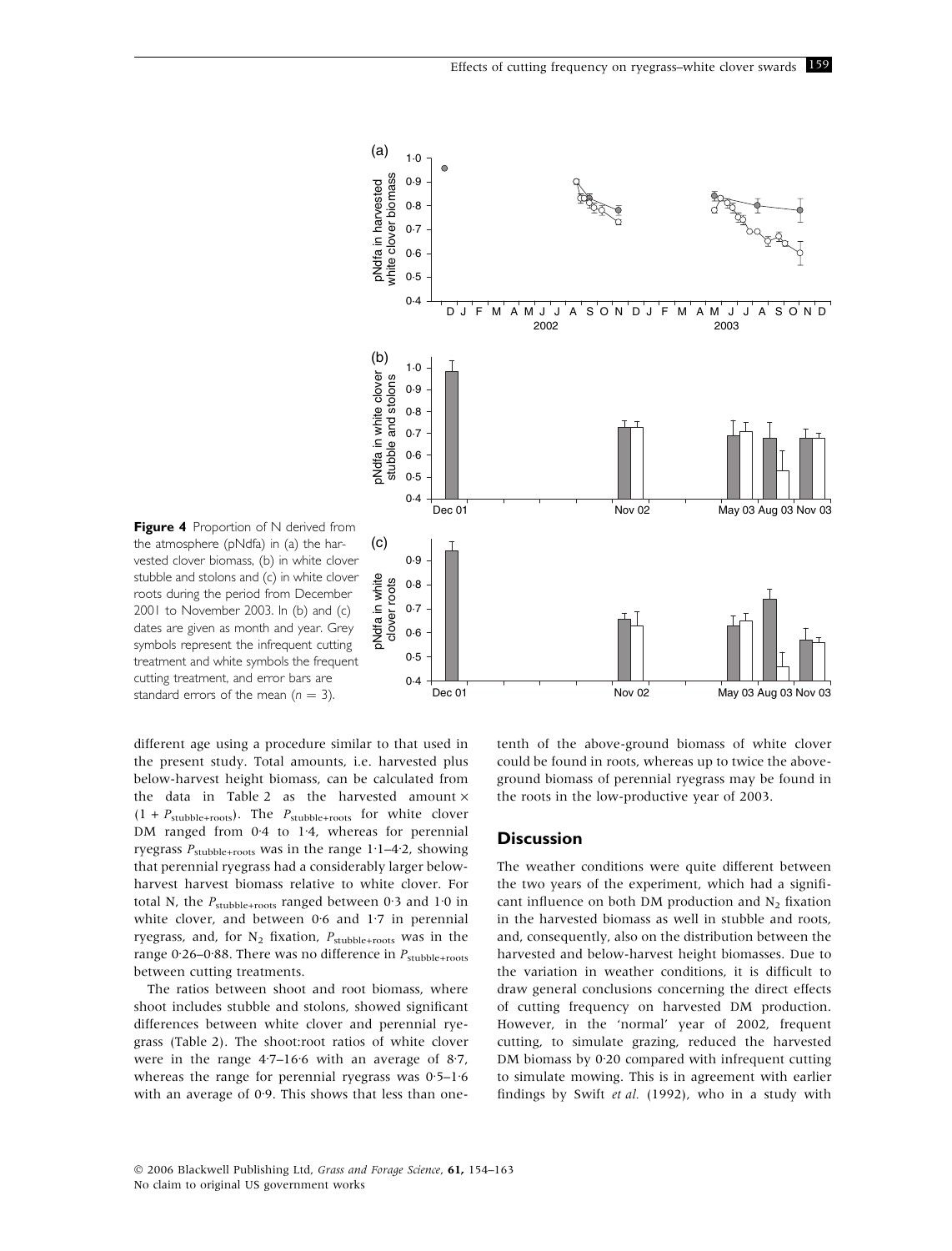|                                                             | 2001      | 2002       |           | 2003       |           |
|-------------------------------------------------------------|-----------|------------|-----------|------------|-----------|
|                                                             |           | Infrequent | Frequent  | Infrequent | Frequent  |
| N <sub>2</sub> fixation in harvested biomass total biomass. | 32(6)     | 171 (15)   | 131(1)    | 15(3)      | 27(7)     |
| including stolons and roots                                 | 44 (8)    | 214(13)    | 169(13)   | 28(5)      | 38(10)    |
| N removed with harvest                                      |           |            |           |            |           |
| White clover-N                                              | 34(7)     | 205(20)    | 162(4)    | 20(4)      | 37(9)     |
| Perennial ryegrass-N                                        | 34(4)     | 82(7)      | 92(3)     | 76 (11)    | 66 (4)    |
| Total N                                                     | 68 (11)   | 287 (27)   | 255(7)    | 95 (15)    | 103(13)   |
| N in biomass below harvest height                           |           |            |           |            |           |
| White clover N                                              | 11(3)     | 61(8)      | 52(3)     | 20(5)      | 18(5)     |
| Perennial ryegrass N                                        | 25(1)     | 76 (9)     | 68 (9)    | 128(20)    | 87 (21)   |
| Total N                                                     | 36(4)     | 137(17)    | 120(12)   | 147(25)    | 105(26)   |
| Field N balance*                                            | $-36(17)$ | $-116(42)$ | $-124(8)$ | $-80(18)$  | $-76(20)$ |
| Field N balance+                                            | $-24(19)$ | $-73(40)$  | $-86(10)$ | $-67(20)$  | $-65(23)$ |

Table I Input of N by fixation, N removal by harvest and field N balance (kg N ha<sup>-1</sup>) in the years 2001–2003 in infrequent and frequent cutting treatments. Data are presented as means (s.e.m.) ( $n = 3$ ).

\*N2 fixation in harvested clover biomass minus total N removed with harvest.

†N2 fixation in total clover biomass, including stolons and roots minus total N removed with harvest.

Table 2 Biomass of dry matter (DM) below harvest height, and total N and  $N_2$  fixation, as proportion of that in harvested DM ( $P_{\text{stubble}+\text{roots}}$ ), and shoot:root ratios of white clover (WC) and perennial ryegrass (RG) in mixed sward. Data are means (s.e.m.)  $(n = 3)$ .

| Treatment                  | <b>DM</b> |                   | <b>Total N</b> |                   | $N2$ fixation | Shoot:root ratio of DM |          |
|----------------------------|-----------|-------------------|----------------|-------------------|---------------|------------------------|----------|
|                            | <b>WC</b> | RG                | <b>WC</b>      | RG                | <b>WC</b>     | <b>WC</b>              | RG       |
| Mowed $(2001)^*$           | 0.4(0.1)  | 1.5(0.3)          | 0.3(0.1)       | 0.8(0.1)          | 0.35(0.06)    | 6.8(1.4)               | 1.6(0.2) |
| Infrequent cutting (2002)  | 0.5(0.1)  | 2.8(0.6)          | 0.3(0.1)       | 0.9(0.1)          | 0.26(0.04)    | 15.2(0.8)              | 0.6(0.2) |
| Infrequent cutting (2003)  | 1.4(0.2)  | 4.2(0.9)          | 1.0(0.2)       | 1.7(0.1)          | 0.88(0.23)    | 5.6(0.6)               | 0.5(0.1) |
| Frequent cutting (2002)    | 0.6(0.1)  | 2.2(0.6)          | 0.3(0.1)       | 0.7(0.1)          | 0.28(0.01)    | 16.6(5.7)              | 1.0(0.2) |
| Frequent cutting (2003)    | 0.7(0.1)  | 3.5(0.9)          | 0.5(0.1)       | 1.4(0.4)          | 0.42(0.01)    | 7.0(0.5)               | 0.5(0.1) |
| From Eriksen et al. (2004) |           |                   |                |                   |               |                        |          |
| Mowed, year 1              | 0.6(0.2)  | $1 \cdot 1$ (0.3) | 0.5(0.1)       | 0.6(0.1)          | 0.38(0.11)    | 5.8(1.5)               | 1.5(0.3) |
| Mowed, year 2              | 0.5(0.1)  | 1.7(0.2)          | 0.3(0.1)       | 0.7(0.1)          | 0.27(0.05)    | 7.9(2.1)               | 0.7(0.1) |
| Mowed, year 8              | 0.7(0.2)  | 2.2(0.4)          | 0.5(0.1)       | $1 \cdot 1$ (0.1) | 0.40(0.09)    | 4.7(1.5)               | 0.7(0.2) |

\*Year of establishment.

different white clover varieties found up to a  $0.50$ reduction in DM yield when comparing simulated grazing with five to six cuts annually. Similarly, Unkovich et al. (1998) found a  $0.27$  reduction in the total DM production of an intensively grazed sward compared with a lightly grazed sward, and Elgersma and Schlepers (1997) measured a  $0.11-0.12$  lower DM production in grass–clover swards cut more frequently (at a herbage mass of 1200 kg DM  $ha^{-1}$ ) than when cut when the herbage mass reached 2000 kg DM  $ha^{-1}$ .

The variation in weather conditions had the most significant effect on the harvested biomass, which in the 'abnormal' year of 2003, with a cold spring and a dry summer, was about half of that in the 'normal'

year of 2002. On the other hand, the biomass below harvest height was more or less unaffected by the variation in weather conditions between 2002 and 2003, with a constant increase over time. However, this increase was caused by an increase in the biomass of perennial ryegrass roots only, as the biomass of white clover roots remained more or less constant over time. Similarly, Eriksen et al. (2004) found no difference between the biomass of white clover below harvest height in 1-, 2- and 8-year-old pastures (c. 1000 kg DM  $ha^{-1}$ ), whereas the biomass of perennial ryegrass below harvest height increased from about  $4000 \text{ kg DM ha}^{-1}$  in year 1 to about 9000 kg DM  $ha^{-1}$  in year 8.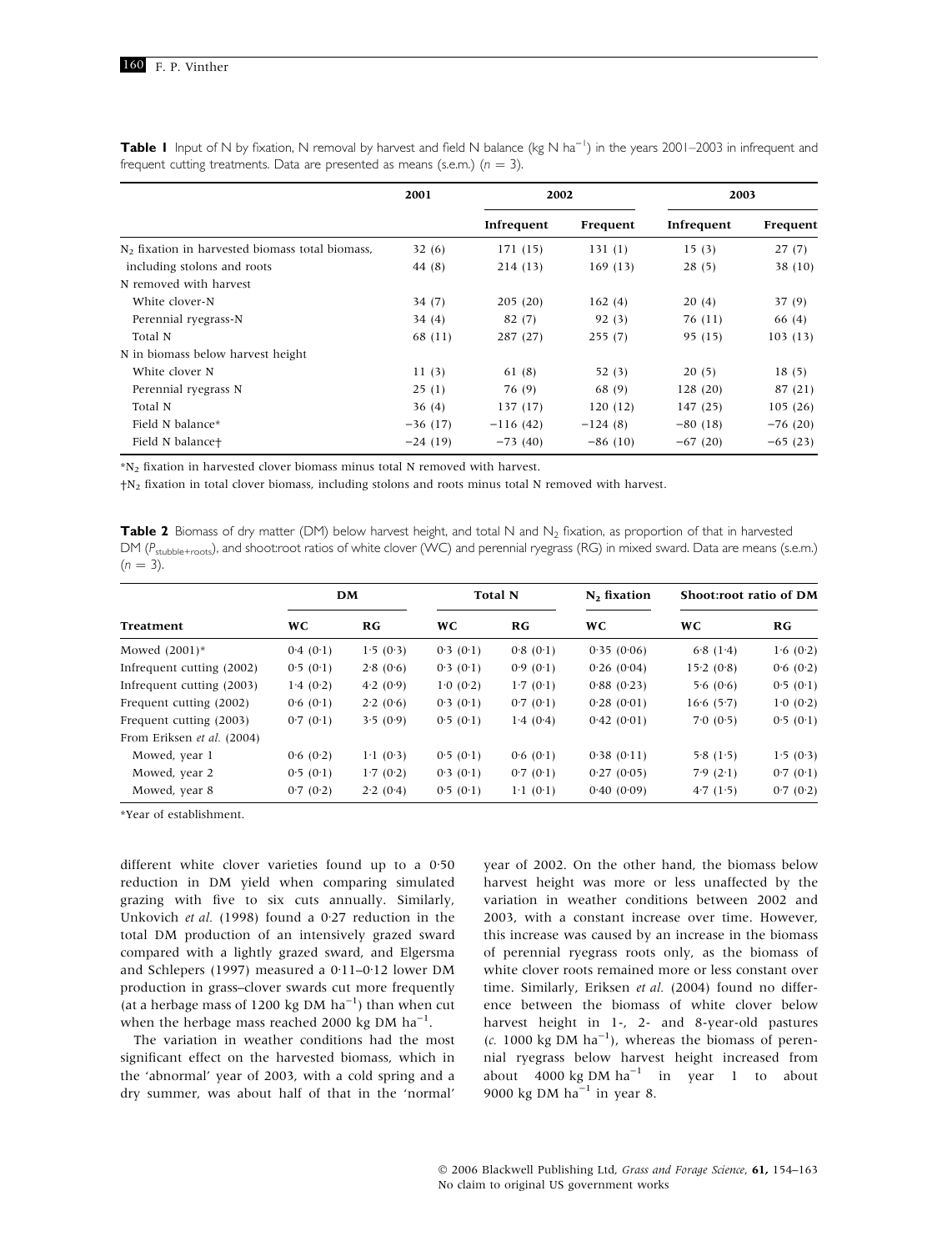The concentrations of N in harvested biomass found in the present study were very similar to those reported by Hartwig et al. (2000), who found average values at 28, 22 and 12 g N  $\text{kg}^{-1}$  DM in the harvested grass biomass, grass stubble and roots, respectively, and 43, 29 and 29 g N  $\text{kg}^{-1}$  DM in the harvested clover biomass, stolons and roots respectively. Nodules on white clover roots were not counted in the present study, but during washing it was observed that the roots were well nodulated, which may explain the higher concentrations of N in white clover than in perennial grass roots.

The use of perennial ryegrass grown in a mixture with white clover as the reference plant may be criticized. It has been proposed that, if the reference crop is grown in a mixture with the  $N_2$ -fixing crop, the pNdfa values may be underestimated (McNeill and Wood, 1990), because of transfer of fixed N from clover to grass, whereby the enrichment in the grass becomes lower than in the soil or lower than when grown in separate plots. Therefore, the decrease in pNdfa over time may not solely be caused by an increase in soil N by age of the pasture (Eriksen et al., 2004) but may also be biased by an increasing proportion of grass-N originating from transfer of fixed N with a lower enrichment. It is generally accepted that pNdfa is high, ranging between  $0.85$  and  $0.95$ , in grass-clover mixtures, due to the strong competitiveness of the grass in the uptake of soil nitrogen (e.g. Ledgard and Steele, 1992). Consequently, clover is more dependent on symbiotic  $N_2$  fixation than that grown in monoculture, where pNdfa generally is in the range of  $0.6-0.8$ (Seresinhe et al., 1994). In the present study pNdfa values in the harvested biomass were in the range of 0.78-0.96 in the infrequent-cutting treatment, whereas pNdfa values in the frequent-cutting treatment decreased from  $0.83$  to  $0.60$ . These significantly lower values, corresponding to values in a monoculture of white clover, are presumably a result of lower DM production and consequently less N uptake by the perennial ryegrass when frequently cut, whereby more soil N was available and white clover was less dependent on atmospheric-N. Furthermore, frequent cutting increases the production of root exudates (Tisdall and Oades, 1979) and reduces the proportion of fine roots (Menneer et al., 2004), which also increases the availability of N in the soil, and thereby reduces the dependency on atmospheric-N.

While the different weather conditions caused a large variation in white clover production and annual  $N_2$ fixation rates, as also observed by Vinther and Jensen (2000) and Carlsson and Huss-Danell (2003), there is usually a significant association between proportion of legume in the sward and the amount of N fixed (Bowman et al., 2004). In the present study, the amount of N fixed in the harvested biomass was in the range of 29–42 kg N  $t^{-1}$  harvested DM of white clover, which corresponds with earlier reports, as reviewed by Carlsson and Huss-Danell (2003), who, on average, found that the amount of N fixed in clover corresponded to 31 kg N  $t^{-1}$  harvested DM of clover. The amount of N fixed in the total biomass, including stolons and macro-roots, was in the range of 44–68 kg N  $t^{-1}$  harvested DM of white clover, which corresponds to the range of  $51-65$  kg N t<sup>-1</sup> harvested DM of white clover reported by Elgersma and Schlepers (1997) and Elgersma et al. (1998).

Effects of cutting frequency on  $P_{\text{stable+roots}}$  and shoot:root ratios were, to some extent, overridden by variations in weather conditions between years, and no significant difference between infrequent and frequent cutting treatments was found. However, if values in 2003 are excluded, the average  $P_{\text{stubble+roots}}$  for  $N_2$ fixation was  $0.28$ , which is slightly higher than the  $0.25$ suggested for the empirical  $N<sub>2</sub>$  fixation model by Høgh-Jensen et al. (2004). However, the results also show that weather conditions have a significant influence on  $P_{\text{stubble+roots}}$  and the shoot:root ratio of white clover in particular, indicating that white clover is more sensitive to the weather conditions encountered than perennial ryegrass. Based on short-term field and pot experiments with leaf <sup>15</sup>N-labelling of white clover plants, Jørgensen and Ledgard (1997) suggested a  $P_{\text{stubble+roots}}$  of 0.7 for calculating total  $N_2$  fixation, and from Bouchart et al. (1998) a  $P_{\text{stable+roots}}$  at 0.7 can be calculated; both values are somewhat higher than that found in the present study. However, short-term studies give a lower harvested biomass and consequently a higher  $P_{\text{stubble+roots}}$  than, for example, in the normal year (2002) of the present study. In the abnormal year (2003) with lower DM production of white clover, the  $P_{\text{stable+roots}}$  were 0.88 and 0.42 in the infrequent- and frequent-cutting treatments, respectively, which corresponds fairly well with the value of  $0.7$  found by Jørgensen and Ledgard (1997) in a short-term study. From Jørgensen and Ledgard (1997) a white clover shoot:root ratio of  $c$ . 4.0 can be estimated and a shoot:root ratio of 3.0 in subterranean clover can be derived from the data of McNeill et al. (1997), who also used a leaf-labelling technique. Similar to the present study, Callow et al. (2005) found in pot and small plot experiments that the root biomass of perennial ryegrass constituted a considerable proportion of the total plant biomass with shoot:root ratios estimated to be in the range of  $0.8-1.2$ . Furthermore, in a comparison among barley, oats, rape and annual ryegrass, Pietola and Alakukku (2005) found that the root biomass of annual ryegrass was the greatest, and Zagal (1994) found, after a 65-d growing period in growth chambers, a shoot:root ratio at 0.8 for perennial ryegrass. In summary, the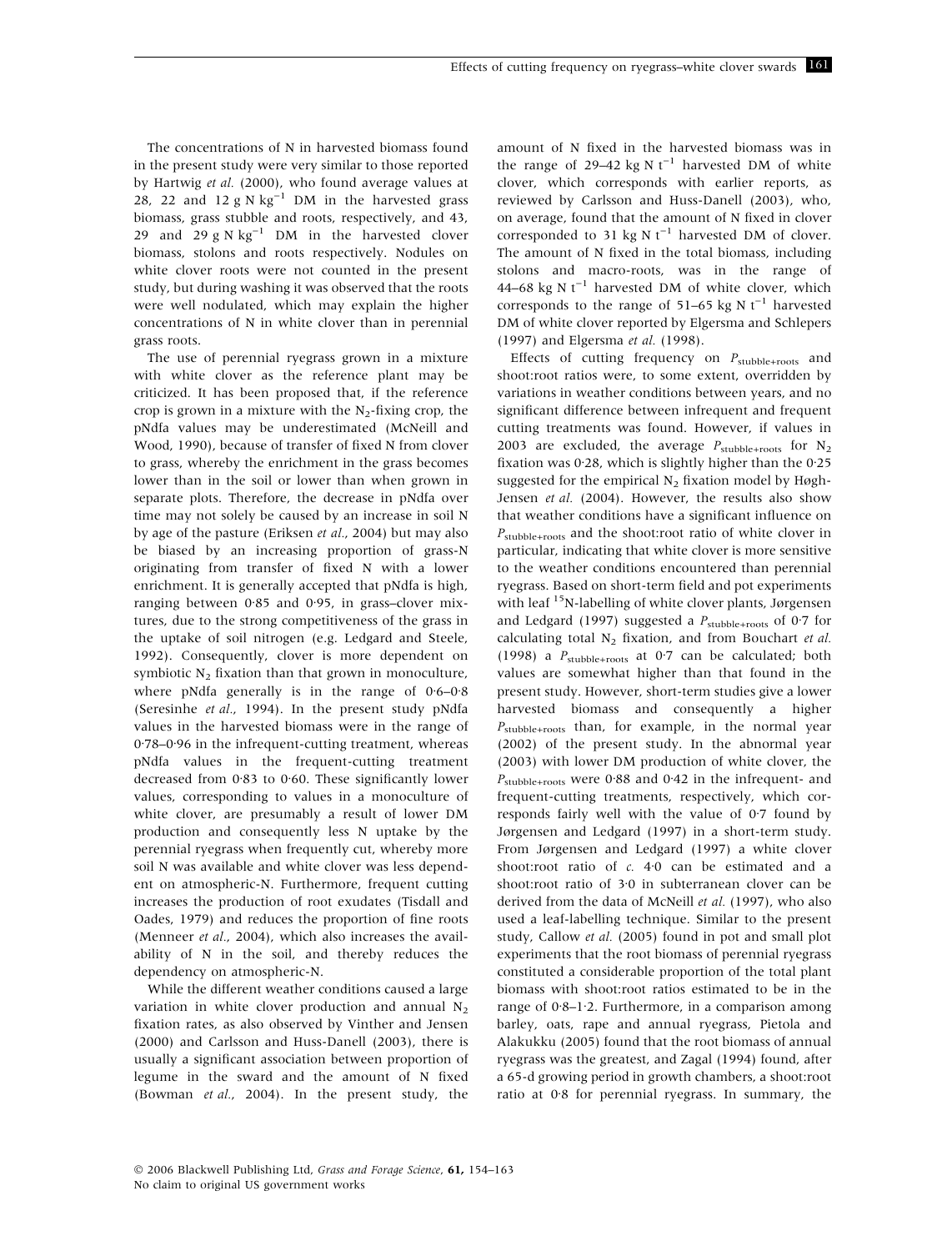results of the present study clearly demonstrate the importance of including the below-harvest height fraction ( $P_{\text{stable+roots}}$ ) for estimating total N<sub>2</sub> fixation, but it must be underscored that a fixed shoot:root ratio must be used cautiously.

Even by including the amount of N fixed in stolons and roots, negative field N-balances were obtained, i.e. more N was removed with the harvested biomass than added through  $N_2$  fixation. However, by further including estimates of the proportion of fixed N, which was transferred from white clover to perennial grass  $(P_{trans} = 0.2 \times \text{harvested})$  and the proportion of fixed N immobilized in the soil ( $P_{\text{immobile}} = 0.25 \times \text{harvested}$ ) as proposed by Høgh-Jensen et al. (2004), the field N balances came close to neutral in 2002, but were still negative in 2003 (not shown). This supports earlier findings by Thomas (1992) who, based on simulations, concluded that a range of fixation of 120– 352 kg N ha<sup>-1</sup> year<sup>-1</sup> is required to contribute to productive and sustainable pasture systems.

## **Conclusions**

The results of the present study indicate that, compared with a normally mowed grass–clover sward, frequent cutting, simulating grazing, reduced both the harvested and below-harvest height DM production but resulted in shoot:root ratios with no significant differences between the two cutting strategies. Furthermore, the results showed that weather conditions have a significant effect on harvested DM production of grass–clover swards, whereas the below-harvest height DM production, i.e. stubble and roots, was less affected. The effects of weather were more important in white clover than in perennial ryegrass, resulting in a relatively high shoot: root ratio under weather conditions giving normal to high annual DM production, and a low shoot:root ratio under weather conditions giving low annual DM production. Thus, when estimating the total fixed  $N_2$ , a fixed shoot:root ratio must be used cautiously taking into account the growth conditions and DM production in the actual year.

## Acknowledgments

Thanks to Anette Clausen and Gitte Hastrup for skilful technical assistance, and to the Danish Research Centre for Organic Farming (DARCOF) who, via the project DINOG, financially supported this study.

## References

Bouchart V., Macduff J.H., Ourry A., Svenning M.M., Gay A.P., SIMON J.C. and BOUCAUD J. (1998) Seasonal pattern of accumulation and effects of low temperatures on

storage compounds in Trifolium repens. Physiologia Plantarum, 104, 65–74.

- Bowman A.M., Smith W., Peoples M.B. and Brockwell J. (2004) Survey of the productivity, composition and estimated inputs of fixed nitrogen by pastures in centralwestern New South Wales. Australian Journal of Experimental Agriculture, 44, 1165–1175.
- Callow M.N., Michell P., Baker J.E., Cocks P.S. and Hough G.M. (2005) Response of herbage regrowth and water-soluble carbohydrate concentration of ryegrass species to defoliation practices when grown in a Mediterranean environment. Grass and Forage Science, 60, 59–67.
- Carlsson G. and Huss-Danell K. (2003) Nitrogen fixation in perennial forage legumes in the field. Plant and Soil, 253, 353–372.
- Elgersma A. and Schlepers H. (1997) Performance of white clover/perennial ryegrass mixtures under cutting. Grass and Forage Science, 52, 134–146.
- Elgersma A. and Schlepers H. (2005) Weed interactions in establishing pure and mixed grass-clover swards; effects of clover and grass variety on root and shoot competition. In: Frankow-Lindberg B.E. (ed.) Adaptation and management of forage legumes – strategies for improved reliability in mixed swards. Proceedings of the 1st COST-852 Workshop, Ystad, Sweden, 2004, pp. 274–277.
- Elgersma A., Nassiri M. and Schlepers H. (1998) Competition in perennial ryegrass–white clover mixtures under cutting. 1. Dry-matter yield, species composition and nitrogen fixation. Grass and Forage Science, 53, 353-366.
- Eriksen J., Vinther F.P. and Søegaard K. (2004) Nitrate leaching and  $N<sub>2</sub>$  fixation in grasslands of different composition, age and management. Journal of Agricultural Science, Cambridge, 142, 141–151.
- FRIED M. and MIDDELBOE V. (1977) Measurement of amount of nitrogen fixed by a legume crop. Plant and Soil, 47, 713–715.
- Hakala K., Nikunen H.-M. and Jauhiainen L. (2005) Biomass production in different grass/red clover mixtures. In: Frankow-Lindberg B.E. (ed.) Adaptation and management of forage legumes – strategies for improved reliability in mixed swards. Proceedings of the 1st COST-852 Workshop, Ystad, Sweden, 2004, pp. 183–186.
- HARTWIG U.A., LÜSCHER A., DAEPP M., BLUM H., SOUSSANA J.F. and Nösberger J. (2000) Due to symbiotic  $N_2$  fixation, five years of elevated atmospheric  $p_{CO2}$  had no effect on the N concentration of plant litter in fertile, mixed grassland. Plant and Soil, 224, 43–50.
- Høgh-Jensen H., Loges R., Jorgensen F.V., Vinther F.P. and Jensen E.S. (2004) An empirical model for quantification of symbiotic nitrogen fixation in grass-clover mixtures. Agricultural Systems, 82, 181–194.
- JENSEN E.S. (1991) Evaluation of automated analysis of  $^{15}N$ and total N in plant material and soil. Plant and Soil, 133, 83–92.
- JØRGENSEN F.V. and LEDGARD S.F. (1997) Contribution from stolons and roots to estimates of the total amount of N2 fixed by white clover (Trifolium repens L.). Annals of Botany, 80, 641–648.